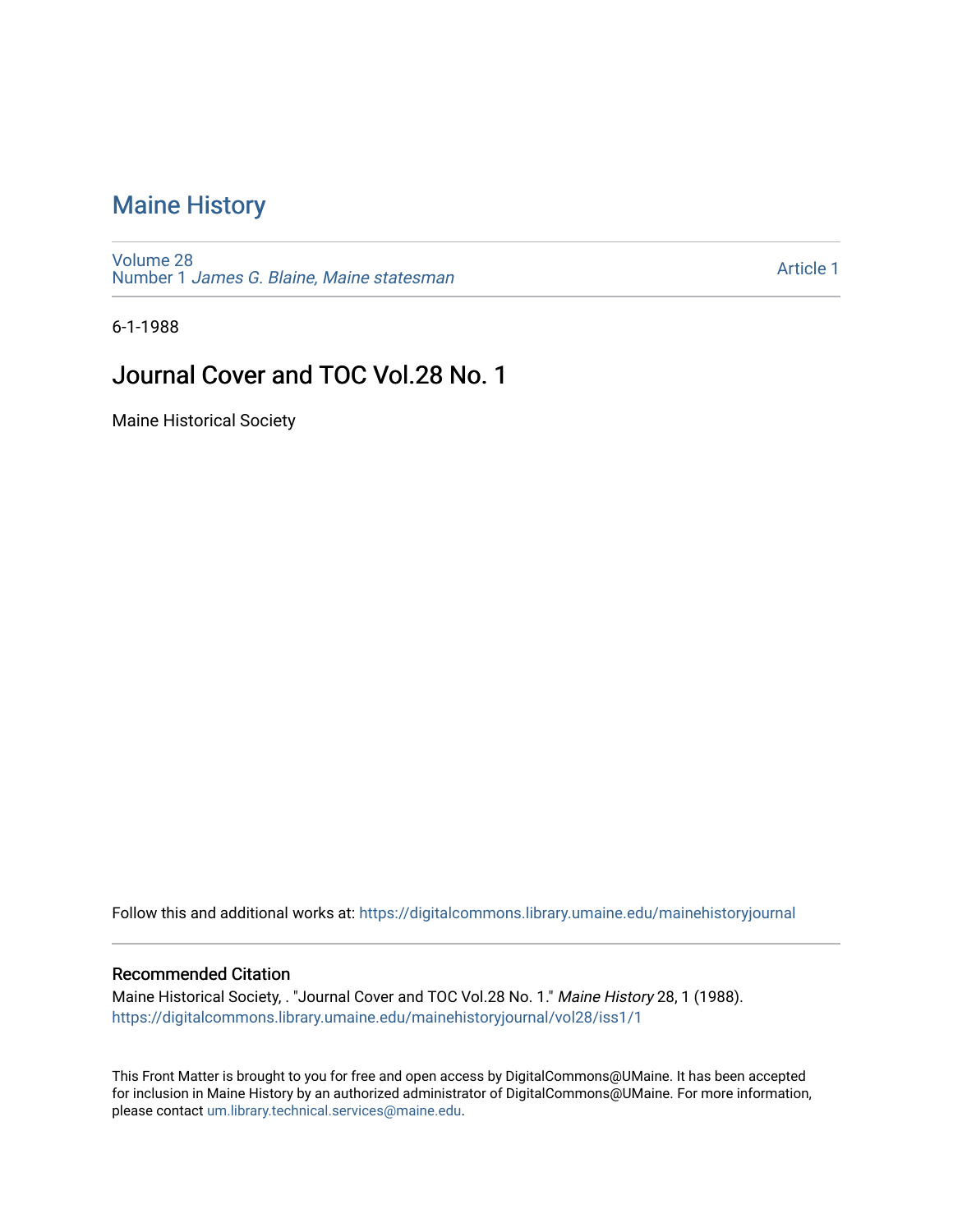





Vol. 28, No. 1 Summer, 1988

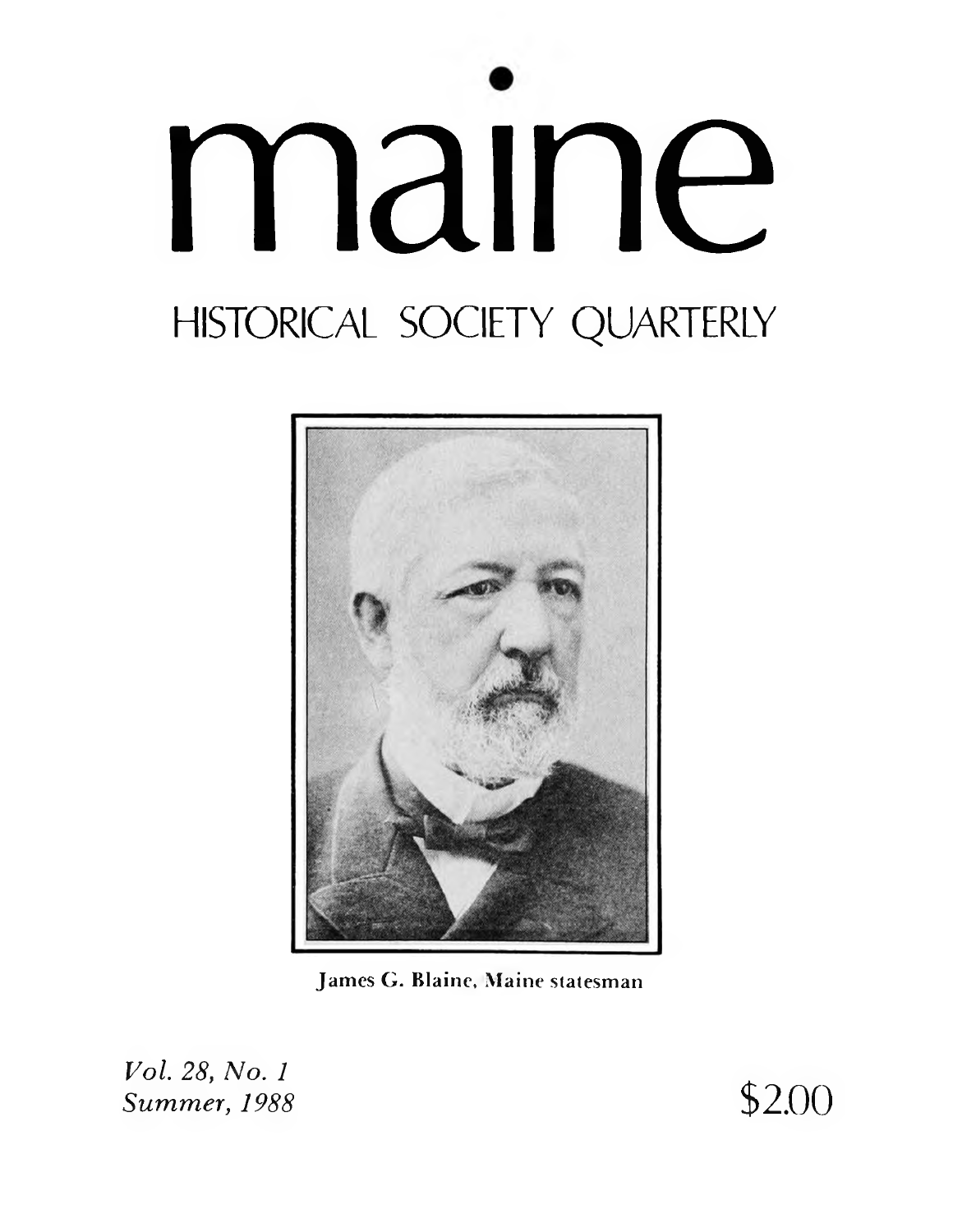#### EDITORIAL BOARD

*Editor* **Richard** W. **J udd**

*Chairman* **Robert H. Babcock**

**J oel** W. **Eastman Roger Howell, J r.**

**J ames S. L eamon Edward** O. **Schriver**

**Alice R. Stewart**

The *Maine Historical Society Quarterly* is published at 170 Stevens Hall, University of Maine at Orono, Orono, Maine 04469, and is received by 2015 members and 135 libraries.

Manuscripts relating to any aspect of Maine history are invited. Submissions should reflect original, previously unpublished research done according to acceptable scholarly standards and should not exceed six thousand words. Style and footnotes should be in conformity with *A Manual of Style*, published by the University of Chicago Press.

The authors of all manuscripts published in the *Quarterly* become eligible to receive the James Phinney Baxter Award of \$100.00. Established to promote excellence in the research and writing of Maine history, the Baxter Award is presented at the discretion of the Editorial Board to the author of the best article appearing in the *Quarterly* during the volume-year.

The Maine Historical Society assumes no responsibility for the opinions and interpretations expressed by its contributors.

The articles appearing in the *Quarterly* are abstracted in *Historical Abstracts* and *America: History and Life,* published by the American Bibliographic Center.

> Copyright 1987 by Maine Historical Society ISSN 0163-1152